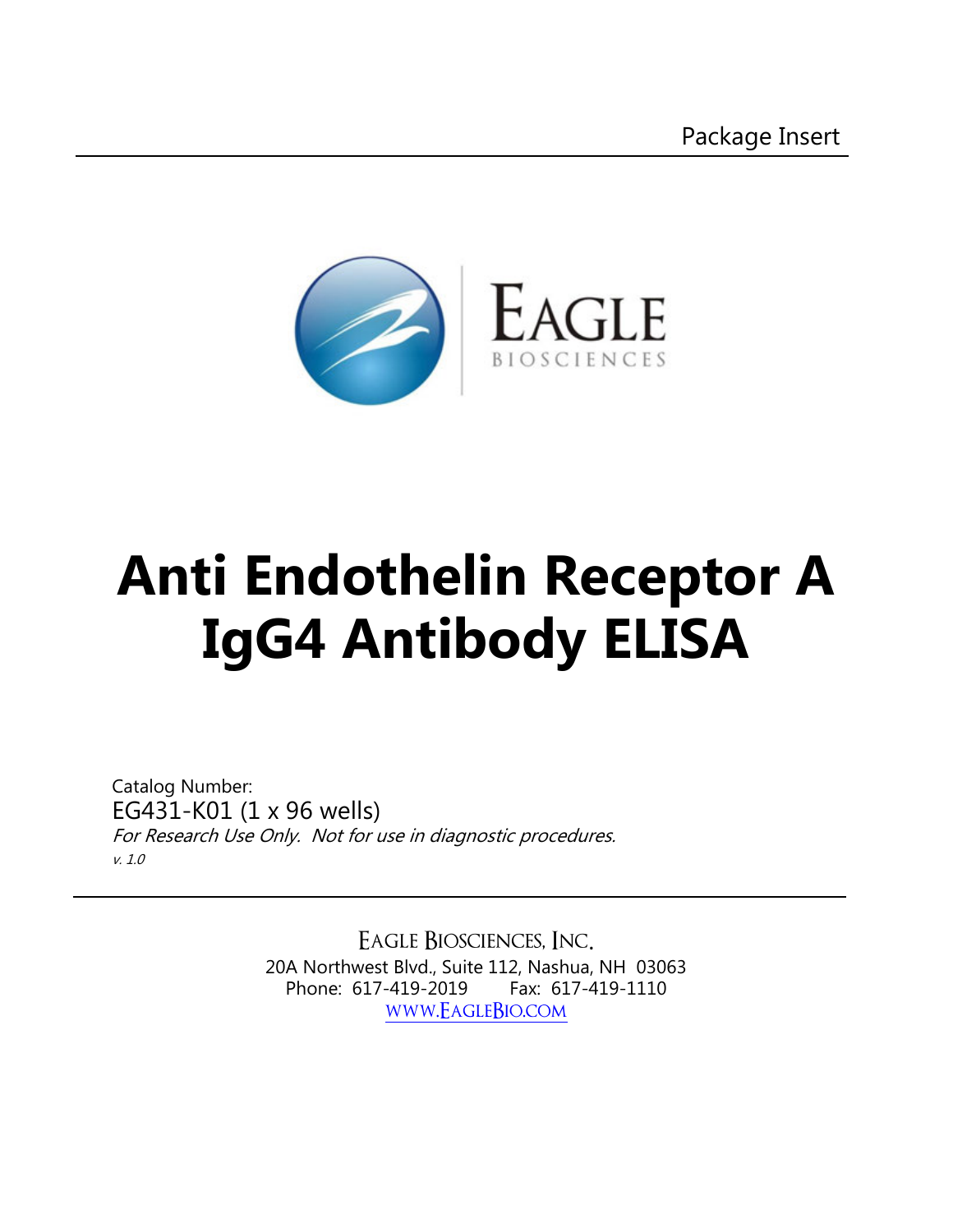#### **Introduction**

Endothelins (ET) are 21-amino acid vasoconstricting peptides produced primarily in the endothelium having a key role in vascular homeostasis. It mediates the effects through G-Protein-coupled receptors, the Endothelin receptors. There are two key receptor types, ETA and ETB. ETA receptors are found in the smooth muscle tissue of blood vessels where they increase vasoconstriction by ET-1.

The Eagle Biosciences Human Anti Endothelin Receptor A IgG4 Antibody ELISA Assay Kit is designed for the determination of antibodies (IgG4) against the Endothelin receptor subtype A in serum and plasma.

## **Principle of the Assay**

The Eagle Biosciences [Human Anti Endothelin Receptor A IgG4 Antibody ELISA Assay Kit](https://www.eaglebio.com/anti-endothelin-receptor-a-igg4-antibody-elisa-assay-kit/) is an antibody screening test. Endothelin- receptor A has been pre-coated onto a microtiter plate. During the first incubation the anti-Endothelin receptor A-Antibodies of the samples are immobilized on the plate. The autoantibodies are detected with a POD labelled anti-human IgG4 antibody. In the following enzymatic substrate reaction the intensity of the color correlates with the concentration and/ or avidity of anti-Endothelin receptor A-antibody.

## **Precautions**

- Store the Human Anti Endothelin Receptor A IgG4 Antibody ELISA Assay Kit at 2-8 °C.
- The Human Anti Endothelin Receptor A IgG4 Antibody Assay ELISA Kit is for research use only. Not for use in diagnostic procedures.
- Do not use the reagents beyond the expiration date marked on box label.
- Please read the instructions carefully before using the Human Anti Endothelin Receptor A IgG4 Antibody ELISA Assay Kit.
- Do not mix reagents from different lots.
- Lipemic, icteric, hemolyzed or microbially contaminated specimen may cause interference.
- Some components of the kit contain human blood derivatives. No known test method can offer complete assurance that products derived from human blood will not transmit infectious agents. Therefore, all blood derivatives should be considered potentially infectious. It is recommended that these reagents and human specimens be handled using established good laboratory working practices.
- Some components of this Human Anti Endothelin Receptor A IgG4 Antibody ELISA Assay Kit contain Thimerosal, a mercury containing compound. The stop solution contains 0.5 M sulphuric acid. Follow routine precautions for handling hazardous chemicals.
- Do not allow the wells to become dry once the assay has begun.

#### **Other supplies required**

- Deionized or distilled water
- Graduated cylinder
- Micropipettes, multipipette
- Microplate shaker
- Microplate reader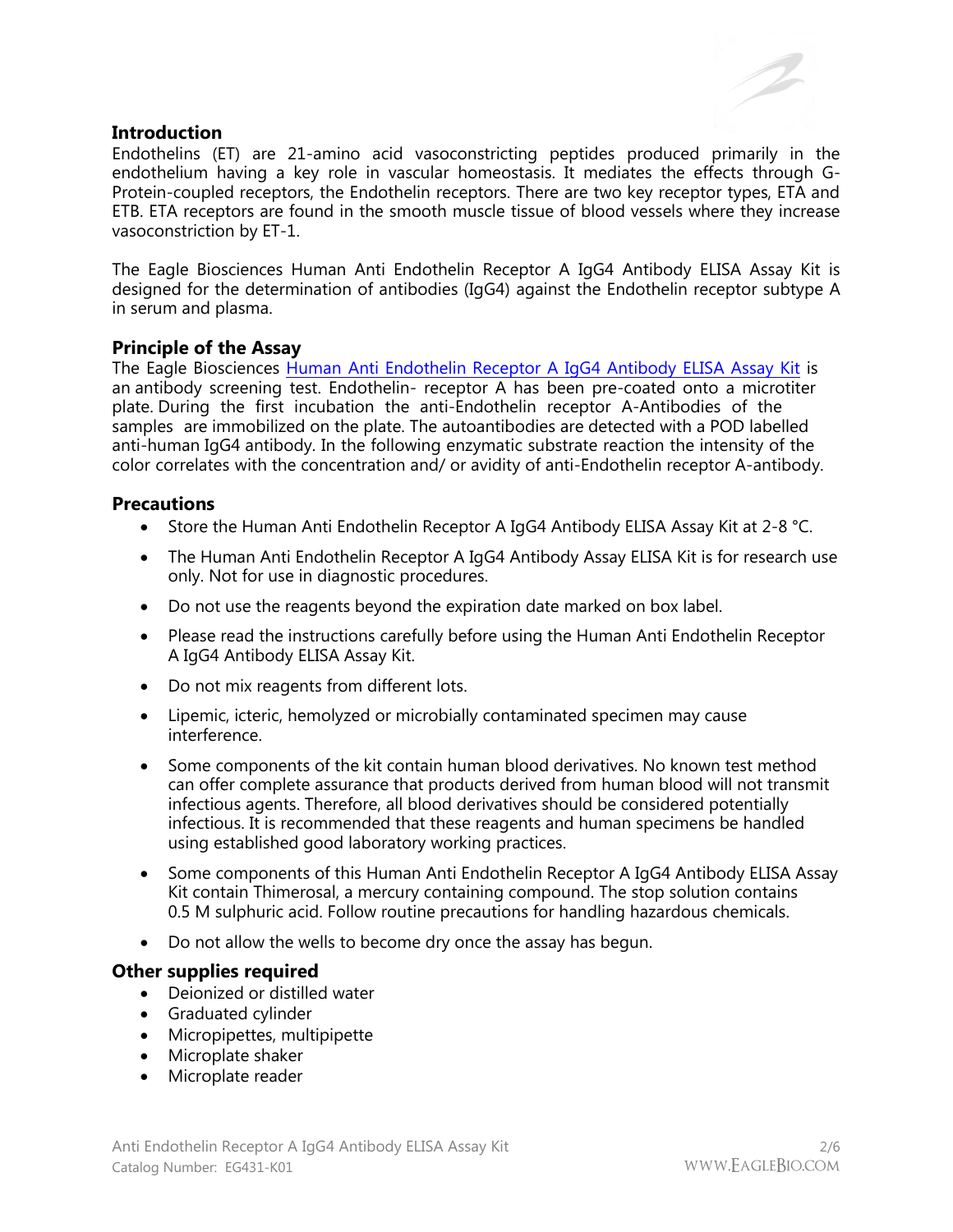

## **Preparation of reagents and samples**

- Bring all reagents of the Human Anti Endothelin Receptor A IgG4 Antibody ELISA Assay Kit to room temperature before use. If crystals have formed, mix gently until the crystals have completely dissolved.
- The microplate strips are ready to use. Remove excess strips (breakable) from the frame, reseal in the plastic bag with the desiccant and store at 2-8 °C
- Dilute the wash buffer with deionized or distilled water 1:10 (e. g. 50 ml + 450 ml water). The diluted solution is stable for 30 days at 2-8 °C.
- Dilute the HRP conjugate with diluent 1:100 (e. g. 50  $\mu$ l + 4950  $\mu$ l diluent). The required amount of conjugate solution should be prepared freshly.

| Standard       | Conc. (U/ml) |
|----------------|--------------|
| S <sub>5</sub> | 40           |
| S <sub>4</sub> | 20           |
| S <sub>3</sub> | 10           |
| S <sub>2</sub> | 5.0          |
| S <sub>1</sub> | 2.5          |

• Standards are ready to use:

Dilute the samples with diluent using 1:100 dilution (eg. 5 µl serum or plasma + 495 µl diluent). If samples generate values outside the standard curve, the dilution factor may be quite varied. Store the undiluted samples at room temperature for 48 hours, 2-8°C 4 days, and long-term storage for up to 12 months at –20 °C. avoid repeated freeze-thaw cycles.

#### **Assay procedure**

It is recommended that all samples and standards of the Human Anti Endothelin Receptor A IgG4 Antibody ELISA Assay Kit be assayed in duplicate.

- 1. Prepare all reagents and samples as directed in the previous section.
- 2. Pipette  $100 \mu$  of diluted samples, standards, controls or diluent (as blank) into the wells.
- 3. Seal wells with adhesive strip and incubate for 2 hours at 2-8°C temperature.
- 4. Aspirate fluid from wells and wash three times with 300 µl wash buffer. After the last wash, invert the plate and tap on a clean paper towel.
- 5. Dispense 100 μl of diluted HRP conjugate into each well.
- 6. Seal wells with adhesive strip and incubate for 1 hour (with shaking) at room temperature.
- 7. Repeat the wash as in step 4.
- 8. Dispense 100 µl of TMB substrate solution into each well.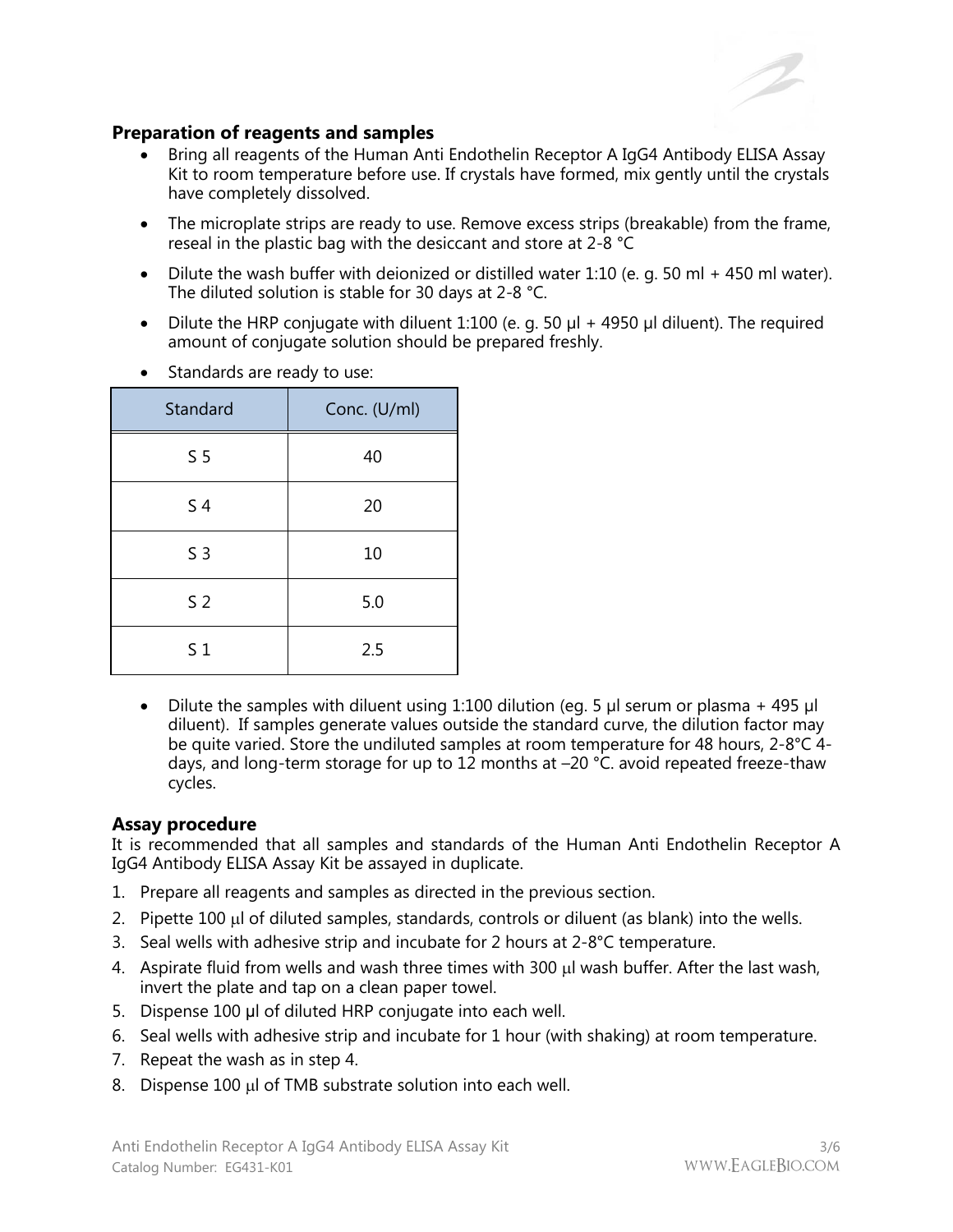

- 9. Incubate for 20 minutes at room temperature in the dark.
- 10. Add 100  $\mu$ l of stop solution to each well.
- 11. Determine the absorbance within 30 minutes at 450 nm. A reference wavelength of 620 nm/690 nm is recommended.

#### **Calculation of results**

Create a standard curve using computer software capable of generating a curve fit (four parameter fit; x-axis: linear, anti-ETAR-IgG4-Ab standard points (2.5 U/ml, 5 U/ml, 10 U/ml, 20 U/ml, 40 U/ml); y-axis: linear, absorbance). The sample concentrations can be calculated from the standard curve.

A run is considered valid if the positive control is in the expected range (see label) and the negative control is less than 10 U/ml.

Samples over the standard curve can be assayed again using a higher dilution factor (e.g. 1:500). In this case the concentration read from the standard curve must be multiplied by the additional dilution factor (e.g. 5 for 1:500 dilution).

#### **Typical Standard Curve**



#### **Performance Characteristics**

- Standard curve:
	- 5 standards between 2.5 U/ml and 40 U/ml
- Sample materials: Serum, Plasma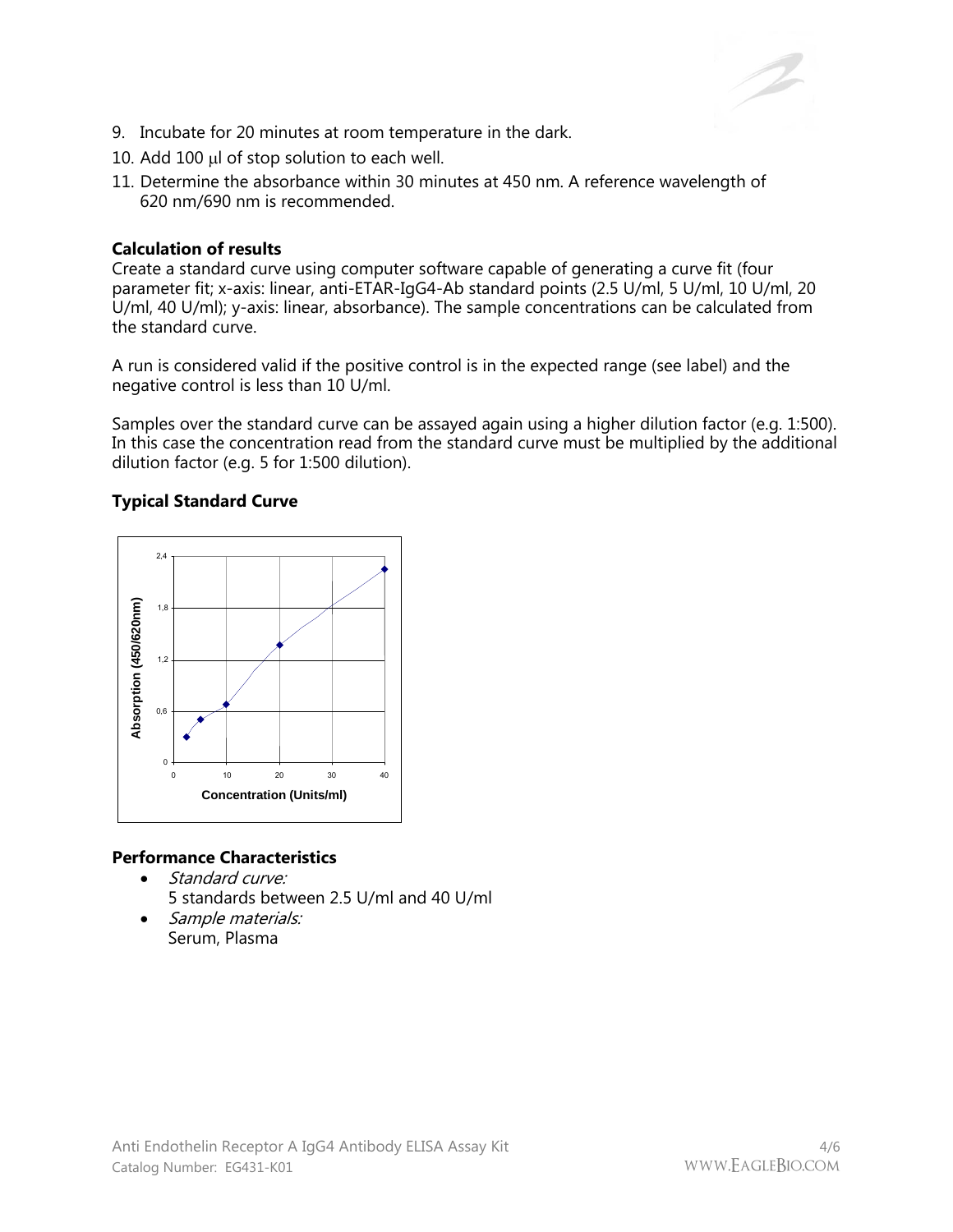- Intra-assay precision (CV)  $(n=10)$ Probe 1 (20.0 U/ml): 6.1% - Inter-assay precision (CV)

 $(n=8)$ 19.6 U/ml: 7.4%

## **Materials provided:**

| Microplate strips, Angiotensin II-Receptor typ 1 coated |                  |
|---------------------------------------------------------|------------------|
| Wash buffer, 10fold conc. $\blacklozenge$               | 50 ml            |
| Diluent sample, ready to use $\triangleleft$            | 50 ml            |
| Diluent conjugate, ready to use $\triangleleft$         | 14 ml            |
| Standards, ready to use [2.5 - 5 - 10 - 20 - 40 U/ml] ◆ | 1 <sub>m</sub>   |
| Positive control, ready to use $\triangleleft$          | 1 <sub>m</sub>   |
| Negative control, ready to use $\blacklozenge$          | 1 <sub>m</sub>   |
| anti-human-IgG4, HRP conjugate, 100fold conc. +         | $0.2$ ml         |
| TMB substrate, ready to use                             | $12 \mathrm{ml}$ |
| Stop solution, ready to use (0.5 M sulphuric acid)      | $12 \mathrm{ml}$ |

## $\triangle$ : contains Thimerosal

# **Assay procedure summary:**

A. Preparation

- 1. Bring all reagents to room temperature
- 2. Dilute wash buffer 1:10
- 3. Dilute samples with diluent 1:100
- 5. Dilute freshly HRP conjugate 1:100 with diluent

# B. Performance

- 1. Pipette 100  $\mu$  of samples, standards, controls into the wells
- 2. Incubate for 2 hours at 2-8°C temperature
- 3. Wash three times with 300  $\mu$ l of wash buffer
- 4. Dispense 100 µl of HRP conjugate solution
- 5. Incubate for 1 hour (with shaking) at room temperature
- 6. Wash three times with 300  $\mu$ l of wash buffer
- 7. Dispense  $100 \mu l$  of TMB substrate solution
- 8. Incubate for 20 minutes at room temperature in the dark
- 9. Add 100  $\mu$  of stop solution
- 10. Measure absorption at 450 nm